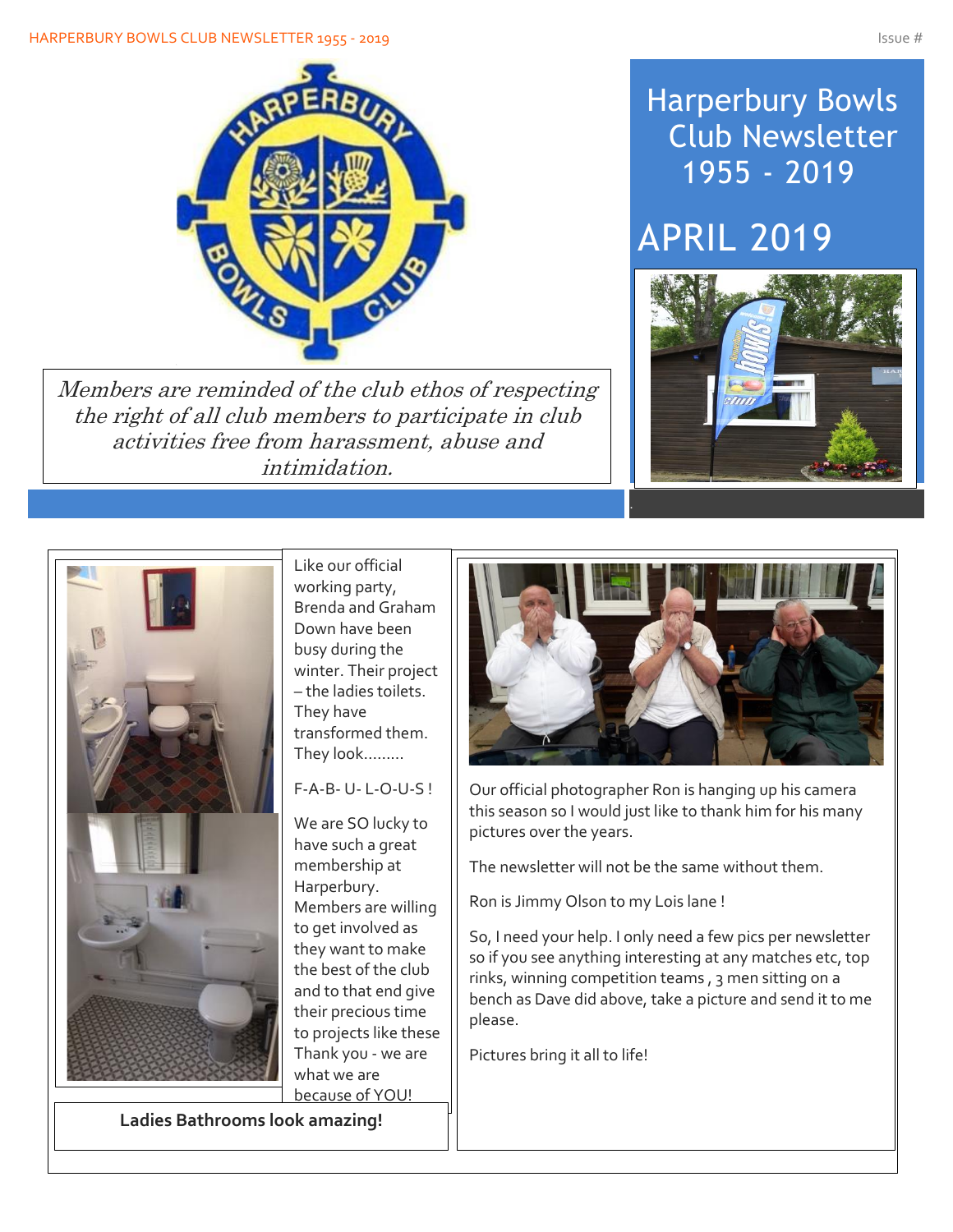

**Friday 17th MAY 6.15 – 10 ish £10 pp Bring own supper Money to go to club - ? new chairs for patio We can only fit in 6 teams 8 Max in a team. The Poster is up at the club.**

## Internal Rose Bowl Competition- Aussie Pairs.

#### **Sunday 19th MAY 2pm draw Greys £2**

A fun game of drawn pairs where you take it in turns to be lead and skip within each game played!

There is a drawn Lead and a Skip. First End - The Leads deliver two bowls each - The Leads then go to the head to direct the skip's 4 bowls. The Skips then go to the head to direct the Leads final two bowls.

Second End. Skips deliver two bowls each - The Skips then go to the head to direct the lead's 4 bowls this time. The leads then go to the head to direct the Skips final two bowls. Keep rotating the order of play for each end for the rest of the game

**Our Internal competitions are a great way to get to know everyone, have some funand get some practice in.**

The list is up on the wall at the club so if you fancy it please put your name down so we have an idea of numbers.

Be at the club by 2pm – you have gotta be in it to win it!



Captain Sue Allen. Captains Report April 2019.

Sue

First Captains report for the season. - The season started with The President v Captains Day which was very well represented by old and new members. The weather was kind to us though a bit chilly.

The Captains team came away with the trophy for the second year. Well done to everyone who took part.

On 28th April we travelled away to Ladygate, again the weather was good and the bowling came a close second with Harperbury losing 75 to 118.

On the 30th April, we played in The Nethercott Trophy which is now between North Mymms, Potters Bar and Harperbury. The team winning most rinks was the overall winner of the trophy. The scores came out with North Mymms winning on 3 rinks, Potters Bar winning 2 and Harperbury narrowly missing out by one point on a joint second place with Potters Bar came third winning on 1 rink. Chas Nethercott presented the trophy along with each club being presented with a £100 gift voucher to spend at Riverain Bowls Shop.

Please check the match board for up and coming games. Don't forget to put your names down for selection. Thank you for all your support so far.